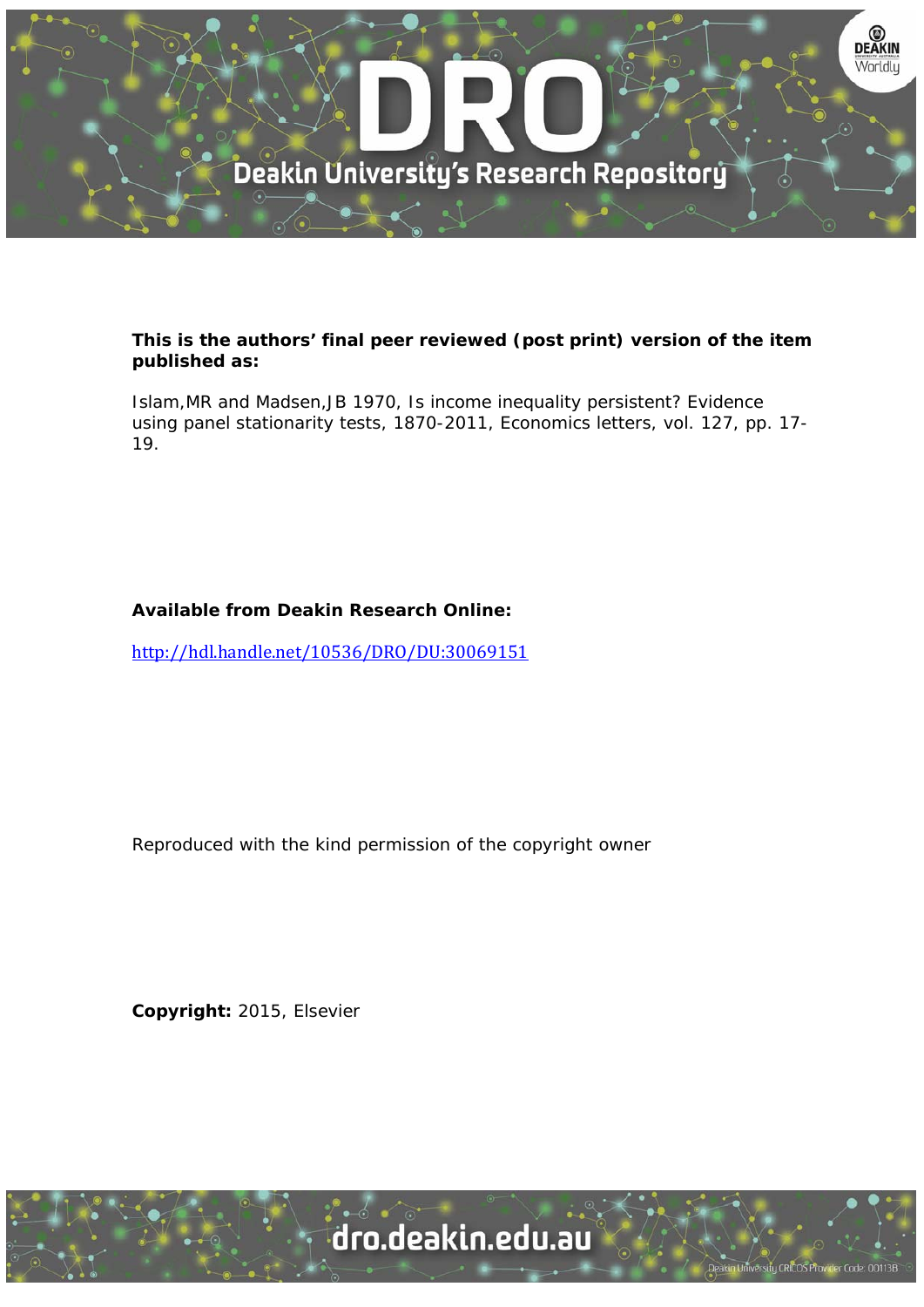#### **Is Income Inequality Persistent? Evidence using Panel Stationarity Tests, 1870-2011**

Md. Rabiul Islam<sup>1</sup> and Jakob B. Madsen<sup>2</sup>

**Abstract**. Using data on inequality for 21 OECD countries over the period 1870-2011 this paper tests the Piketty hypothesis that income inequality is likely to grow in the 21<sup>st</sup> century. It is shown that the null hypothesis of trend stationarity of inequality cannot be rejected at conventional significance levels, suggesting that shocks to income inequality are likely to be temporary.

**Keywords:** inequality, persistence, multiple structural breaks, cross-sectional dependence

**JEL classifications:** C12, D63

## **1. Introduction**

**.** 

In his influential book, *Capital in the Twenty-First Century*, Piketty (2014) forwards the thesis that the increasing inequality experienced in the advanced countries since the beginning of the 1980s will continue in this century; essentially because the returns to assets exceed GDP growth rates. Furthermore, inheritance payouts, which are currently taxed at low or zero rates, and intergenerational earnings persistence through human capital investment create persistence in inequality (see, e.g., D'Addio, 2007; Holter, 2014, Piketty, 2014). This hypothesis stands in contrast to the predictions of standard neoclassical growth models and the natural rate of unemployment hypothesis that income distribution tends towards a constant in the long run.

Constructing annual data on inequality for 21 advanced countries over the period 1870- 2011 this paper tests the Piketty hypothesis of whether we can expect persistently increasing inequality in the 21<sup>st</sup> century. To this end we test whether income inequality, proxied by the Gini coefficient and the top 10% income share, follows a trend stationary process and thus shocks to inequality will have transitory effects only. To our knowledge this is the first paper to test the Piketty hypothesis and to use long panel data spanning 142 years.

<sup>&</sup>lt;sup>1</sup> Alfred Deakin Research Institute, Deakin University, 221 Burwood Hwy, Burwood, VIC 3125, Australia; Tel: +61 (3) 92517818; Email[: rabi.islam@deakin.edu.au](mailto:rabi.islam@deakin.edu.au)

<sup>2</sup> *Corresponding Author:* Department of Economics, Monash University, 900 Dandenong Road, Caulfield East, VIC 3145, Australia; Tel: +61 (3) 990 32134; E-mail: [Jakob.Madsen@monash.edu](mailto:Jakob.Madsen@monash.edu)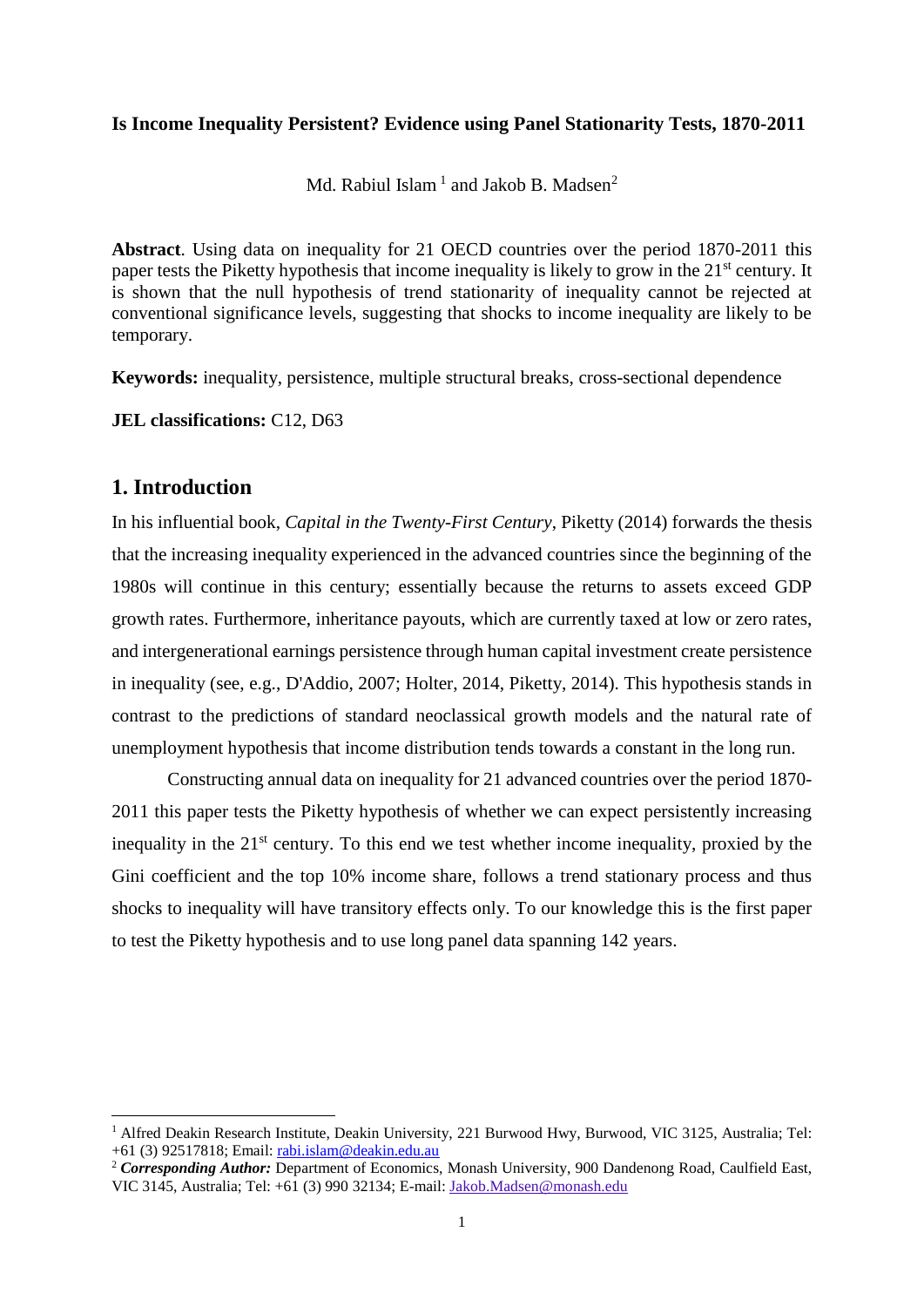#### **2. Empirical estimates**

The Carrion-i-Silvestre *et al*. (2005) KPSS test for stationarity in variance of panel data is employed to test for inequality persistence. This approach allows for up to five structural breaks at unknown dates for each individual country, which is important for our sample since structural changes are likely to occur over a 142 year timespan. We compute the bootstrap distribution following Maddala and Wu (1999) with 10,000 replications to take account of cross-sectional dependence in the estimates of the KPSS test statistics in order to reduce the bias and increase the power of the tests (Baltagi *et al*., 2007; O'Connell, 1998). If our inequality series follow a trend stationary process the shocks to inequality will have transitory effects, however, the shocks become permanent with a unit root process, i.e. I(1).

## *2.1 Data*

The data used in this paper are the natural logarithms of Gini coefficients and top 10% income shares for 21 high income OECD countries over the period 1870-2011. The sample consists of Australia, Austria, Belgium, Canada, Denmark, Finland, France, Germany, Greece, Ireland, Italy, Japan, Netherlands, New Zealand, Norway, Portugal, Spain, Sweden, Switzerland, the United Kingdom, and the United States. We compile Gini coefficients and top 10% income shares data from 'The Standardized World Income Inequality Database' and 'The World Top Incomes Database'. The top-income share data are not available for all countries considered here and they start later than 1870, mostly after 1910, and the Gini data are only available after 1960 from these sources. We backdate the Gini coefficients and top 10% income share using labor's income share following the lead of De La Escosura (2008) as detailed in the Online Appendix. Labor's income share is constructed as compensation to employees adjusted for imputed payments to the self-employed and divided by nominal GDP.

The Gini and top 10% income share averaged across countries, which are displayed in Figure 1, show a strong correlation between the two measures, suggesting that our results may not be sensitive to choice of inequality measure. The path of inequality in the post-1910 period is well-known and is dominated by the jumps during and immediately after WWI and WWII towards a more equal income distribution as discussed in depth in Piketty (2014). The jump over the period 1890/95-1898 is less well-known and may have been triggered by increasing unionization and, particularly, deflation-induced real wage hikes under the assumption of sticky nominal wages.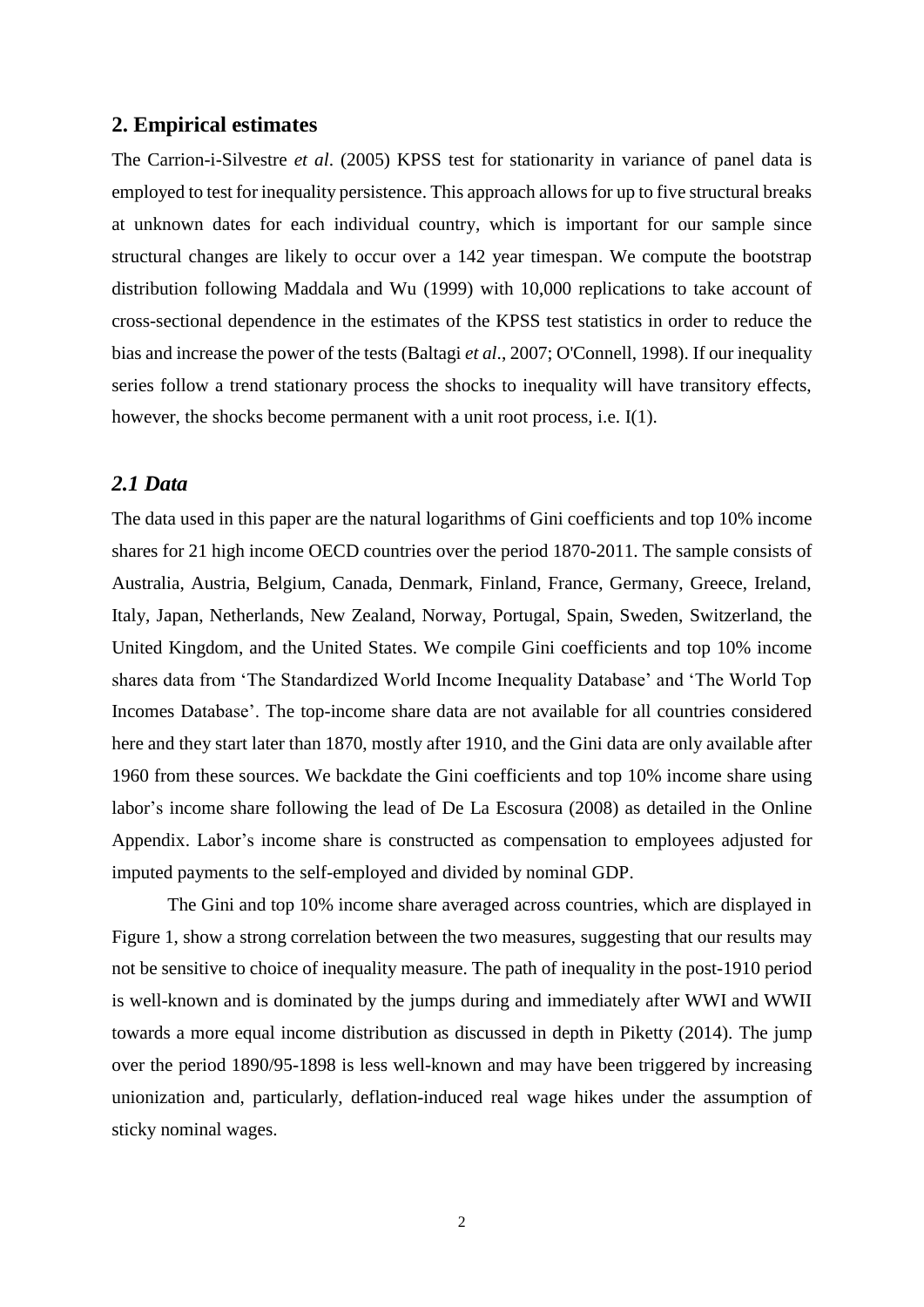

**Figure 1.** Trends in Gini Coefficient and Top 10% Income Share in 21 OECD Countries (1870-2011)

**Notes:** See text for country sample and data sources. The figures are unweighted averages.

Although most countries experienced declining inequality from 1870 to 1980, some countries have experienced larger changes in inequality than others and the relative positions of countries have changed over time. In the Nordic countries (Denmark, Finland, Norway and Sweden), which have long been considered as some of the most equal societies in the world, the top 10% income share in 1870, on average, was 54.4. The corresponding number in 1870 was 43.7% in the US, a country that has long been considered as a highly unequal society. In 2011 the top 10% income share was 41.5% in the US, which is not far from the 1870 figure, while it has declined sharply to 25.4% in the Nordic countries. Finally, we consider the trend in Figure 1 as deterministic with possible breaks and, therefore, test whether the series are I(0) around this potentially breaking trend.

#### *2.2 Results*

Table 1 reports stationarity test statistics for the Gini coefficient. Breaks for individual structural changes took place for 10 countries between 1895 and 1898, for 11 countries between 1918 and 1920, for 11 countries between 1939 and 1946, and for 11 countries between 1974 and 1986 (the results for individual countries are reported in Table A1 of the Online Appendix). These breaks are consistent with the breaks identified in Figure 1. The panel  $LM(\lambda)$  test statistics corresponding to homogenous and heterogeneous long run variances are 0.425 and 0.847 when constants are included in the tests, and 0.001 and 0.683 when constants and trends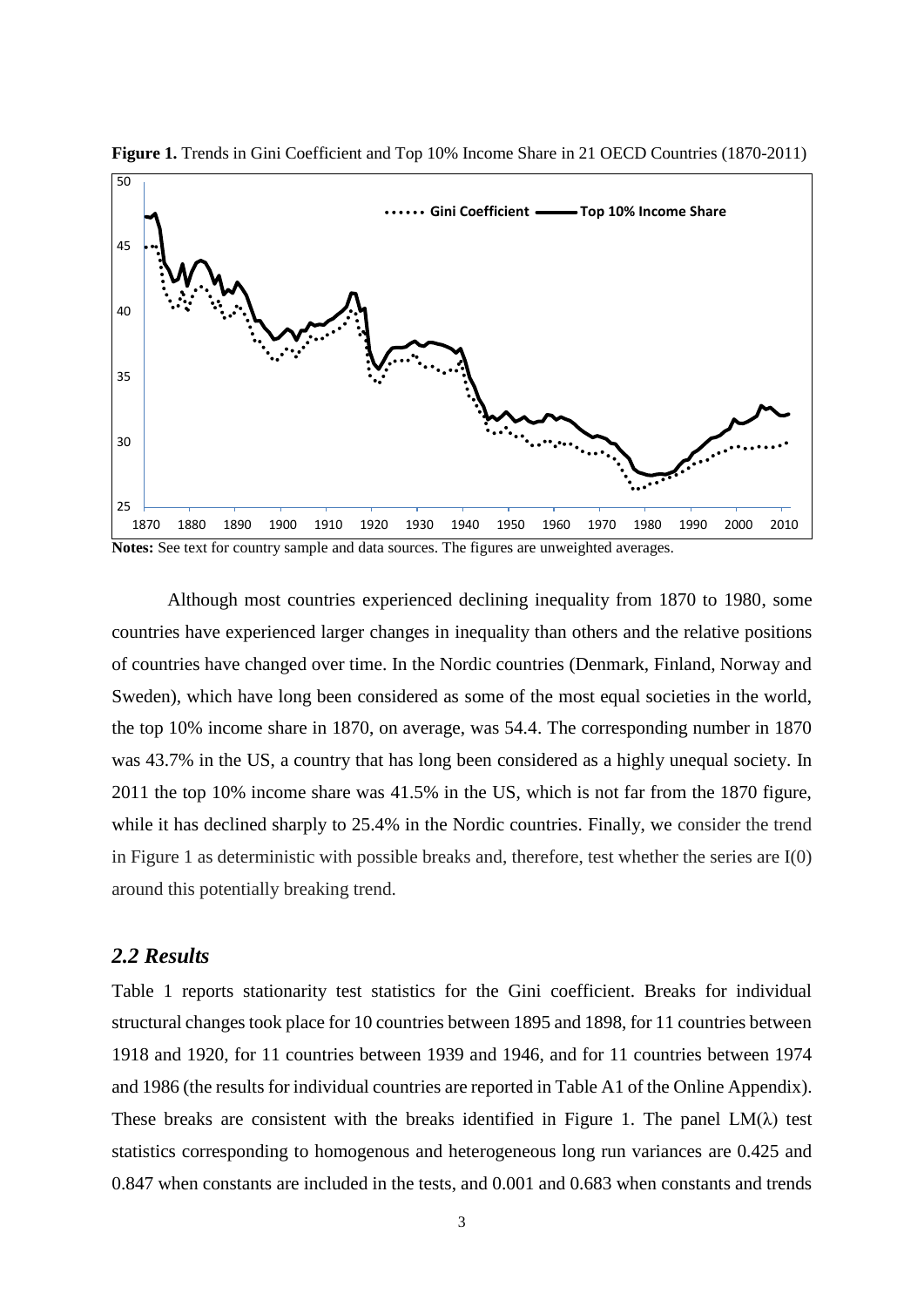are included in the tests, which are smaller than the bootstrap critical values at 90% of the distribution or more; thus failing to reject the null of stationarity at conventional significance levels. Thus, the results cannot reject the null hypothesis of trend stationarity and, therefore, suggest, that inequality in the OECD countries is non-persistent.

**Table 1. KPSS test statistics with multiple structural breaks on ln(Gini) for 21 OECD countries, 1870-2011**

|                                                        | <b>KPSS</b> test | <b>Bootstrap Distribution (allowing for cross-sectional dependence)</b> |          |          |       |       |       |       |       |  |  |
|--------------------------------------------------------|------------------|-------------------------------------------------------------------------|----------|----------|-------|-------|-------|-------|-------|--|--|
|                                                        | statistics       | 1%                                                                      | 2.5%     | 5%       | 10%   | 90%   | 95%   | 97.5% | 99%   |  |  |
| Panel A: Panel stationarity test (intercept only)      |                  |                                                                         |          |          |       |       |       |       |       |  |  |
| $LM(\lambda)$ (hom)                                    | 0.425            | $-0.437$                                                                | $-0.212$ | $-0.001$ | 0.243 | 2.443 | 2.767 | 3.051 | 3.397 |  |  |
| LM $(\lambda)$ (het)                                   | 0.847            | 0.104                                                                   | 0.388    | 0.604    | 0.861 | 3.201 | 3.595 | 3.950 | 4.410 |  |  |
| Panel B: Panel stationarity test (intercept and trend) |                  |                                                                         |          |          |       |       |       |       |       |  |  |
| $LM(\lambda)$ (hom)                                    | 0.001            | 1.266                                                                   | 1.707    | 2.062    | 2.430 | 5.046 | 5.438 | 5.820 | 6.230 |  |  |
| LM $(\lambda)$ (het)                                   | 0.683            | 2.241                                                                   | 2.460    | 2.659    | 2.900 | 4.705 | 4.979 | 5.205 | 5.470 |  |  |

**Notes:** LM (λ) (hom) and LM (λ) (het) denote the Carrion-i-Silvestre *et al*. (2005) KPSS test assuming homogeneity and heterogeneity, respectively. The long-run variance is estimated using the quadratic spectral kernel with automatic spectral window bandwidth selection.

The results of applying stationarity test statistics to the top 10% income share are reported in Table 2. Again, consistent, with the breaks identified in Figure 1, structural changes took place between 1895 and 1898 for 11 countries, between 1918 and 1920 for 12 countries, between 1939 and 1946 for 12 countries, and between 1974 and 1986 for 12 countries (see Table A2 of Online Appendix). The test statistics do not reject the null hypothesis of trend stationarity of the top 10% income share, again suggesting that inequality in the OECD countries is non-persistent.

**Table 2. KPSS test statistics with multiple structural breaks on ln(Top 10) for 21 OECD countries, 1870-2011**

|                                                        |                  |                                                                         |       | $\frac{1}{2}$ |       |        |        |        |        |  |  |
|--------------------------------------------------------|------------------|-------------------------------------------------------------------------|-------|---------------|-------|--------|--------|--------|--------|--|--|
|                                                        | <b>KPSS</b> test | <b>Bootstrap Distribution (allowing for cross-sectional dependence)</b> |       |               |       |        |        |        |        |  |  |
|                                                        | statistics       | 1%                                                                      | 2.5%  | 5%            | 10%   | 90%    | 95%    | 97.5%  | 99%    |  |  |
| Panel A: Panel stationarity test (intercept only)      |                  |                                                                         |       |               |       |        |        |        |        |  |  |
| LM( $\lambda$ ) (hom)                                  | $-0.592$         | 3.137                                                                   | 3.680 | 4.147         | 4.724 | 10.285 | 11.272 | 12.051 | 12.862 |  |  |
| LM $(\lambda)$ (het)                                   | $-0.346$         | 4.439                                                                   | 4.787 | 5.127         | 5.495 | 8.371  | 8.811  | 9.211  | 9.724  |  |  |
| Panel B: Panel stationarity test (intercept and trend) |                  |                                                                         |       |               |       |        |        |        |        |  |  |
| $LM(\lambda)$ (hom)                                    | 1.323            | 1.352                                                                   | 1.564 | 1.764         | 2.033 | 3.938  | 4.211  | 4.460  | 4.727  |  |  |
| LM $(\lambda)$ (het)                                   | 2.339            | 1.775                                                                   | 1.930 | 2.083         | 2.295 | 3.721  | 3.947  | 4.118  | 4.368  |  |  |
|                                                        |                  |                                                                         |       |               |       |        |        |        |        |  |  |

**Notes:** See notes to Table 1.

The Bai and Carrion-i-Silvestre (2009) panel unit root tests, which allow multiple structural breaks and cross-sectional dependence, are applied as robustness checks. The null hypothesis of unit root is strongly rejected for both of our inequality measures, as shown in Table A3 of the Online Appendix; thus giving further support to the findings above. Finally, Westerlund's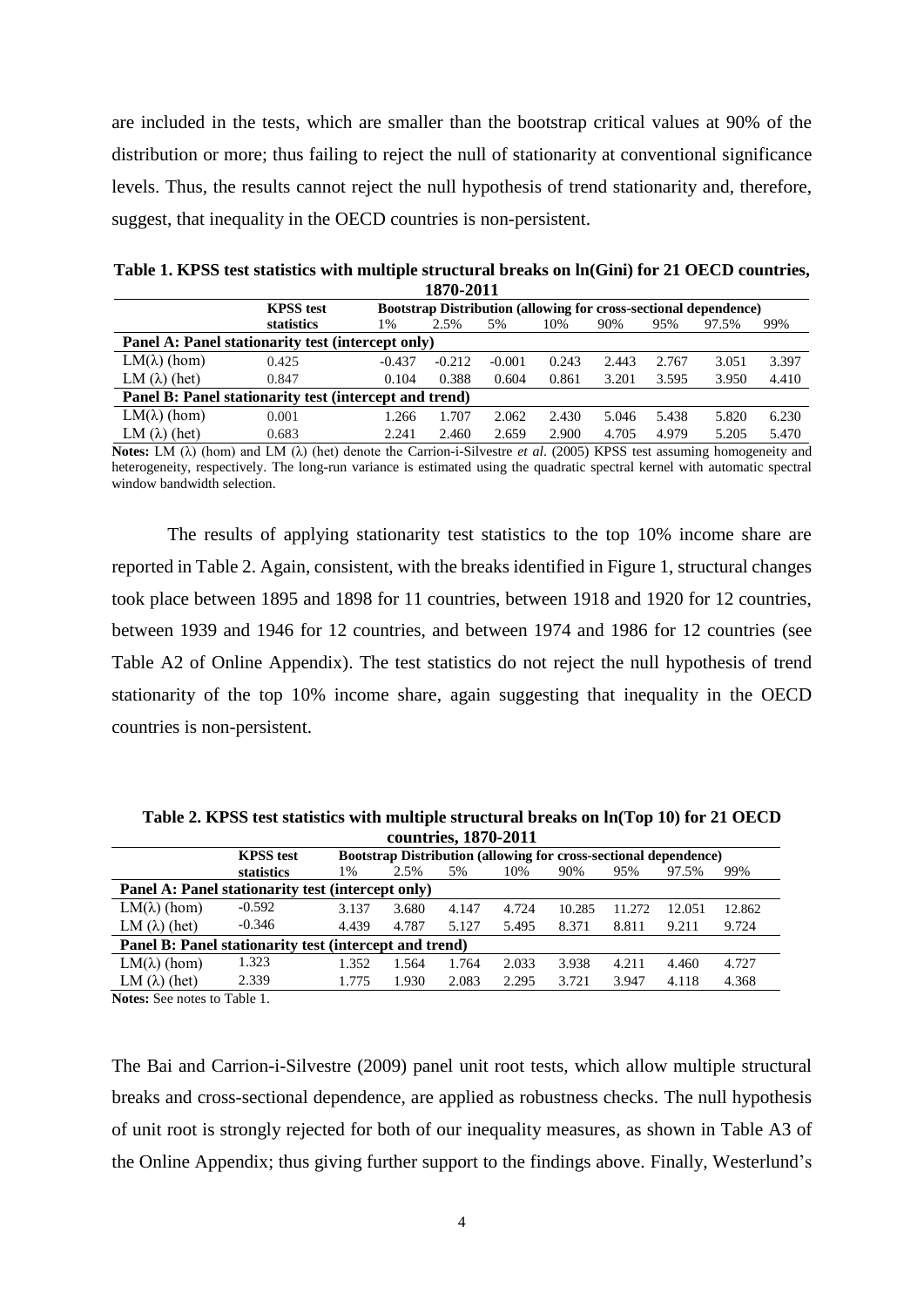(2014) approach is used to test for general unconditional heteroscedasticity in our inequality series since time varying unconditional variance may be an important source of structural instability. The results, which are reported in Table A4 in the Online Appendix, give clear evidence of stationarity in the average unconditional cross-sectional variance of detrended inequality. Therefore, the post-1980 increasing inequality, as pointed out by Piketty (2014), is likely to have been driven by a deterministic trend and not by a stochastic trend.

## **3. Conclusion**

This paper has investigated the persistency of income inequality for a sample of 21 high income OECD countries over the period 1870-2011 using the Carrion-i-Silvestre *et al*. (2005) panel stationarity test which allows multiple structural breaks that may differ across countries. The test results provide strong support for trend stationarity of Gini coefficients and top 10% income shares across OECD countries at conventional significance levels, suggesting that factors influencing income inequality are likely to have transitory effects on income inequality. Hence, the increasing inequality after 1980 as suggested by Piketty (2014) is unlikely to have been driven by a stochastic trend.

The implication of these results is that there are mechanisms that bring income shares towards a constant level in the long run. As implied by neoclassical models of economic growth, increasing capital accumulation brought about by an increasing share of income going to capital will reduce the returns to capital due to the diminishing returns to capital and reduce capital's income share, unless, as pointed out by Piketty (2014), the elasticity of substitution between capital and labor exceeds one. Similarly, the natural rate hypothesis implies that capital deepening will increase demand for labor, lower unemployment and increase labor's share and, consequently, reduce the returns to capital.

#### **Acknowledgements**

Helpful comments and suggestions from a referee, Heather Anderson, Josep Carrion-i-Silvestre, and Joakim Westerlund are gratefully acknowledged. The authors are grateful to Josep Carrioni-Silvestre for kindly providing the GAUSS codes to implement panel stationarity and unit root tests.